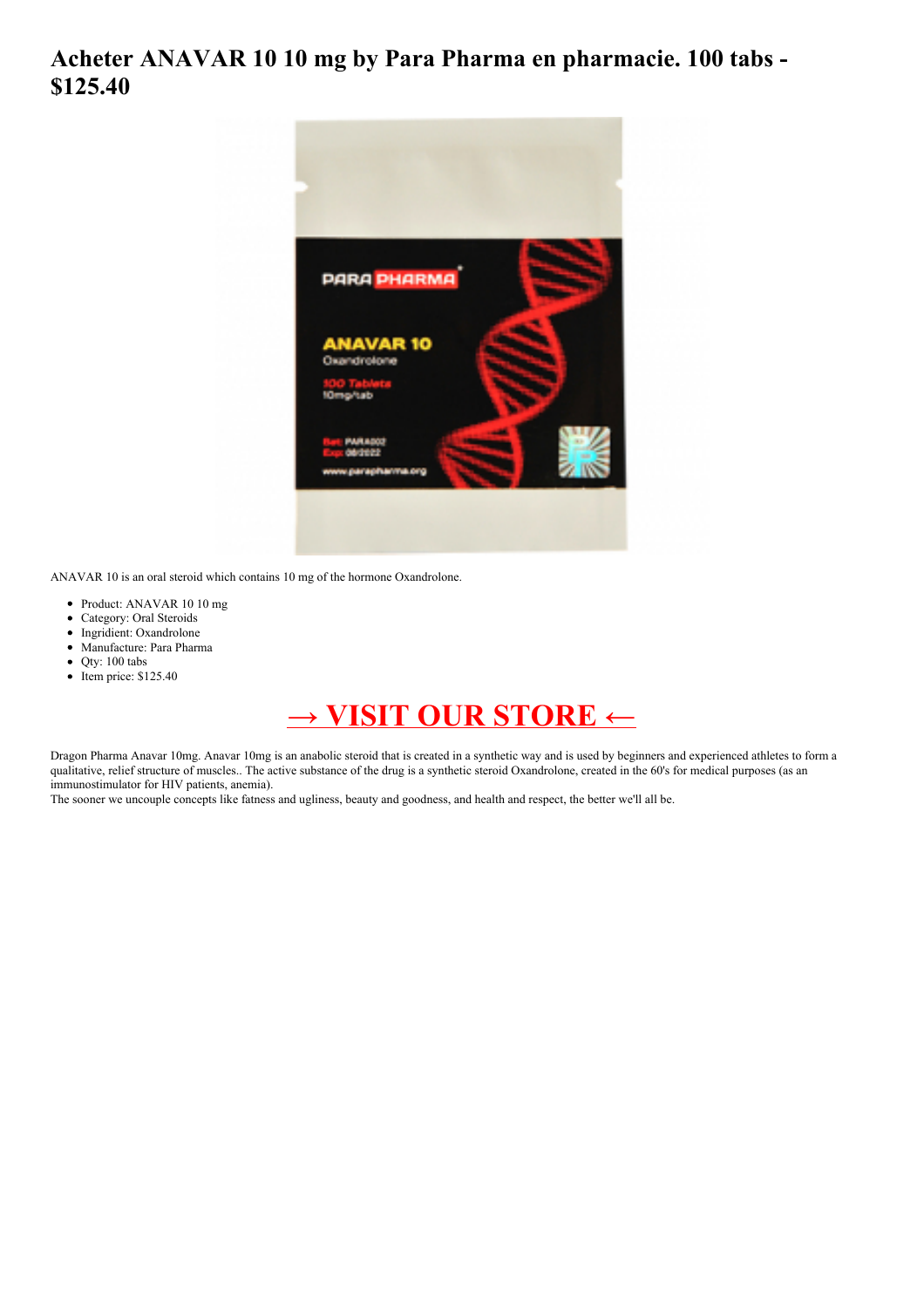

Finally hit my pb 80 kg power clean  $\Box$  hard work pays off @crossfit\_4165 #Crossfit #crossfit4165 #covidfit 750

<https://www.docdroid.net/R8zUfhE/sustanon-250-mg-by-maha-pharma-online-kopen-1-vial-pdf>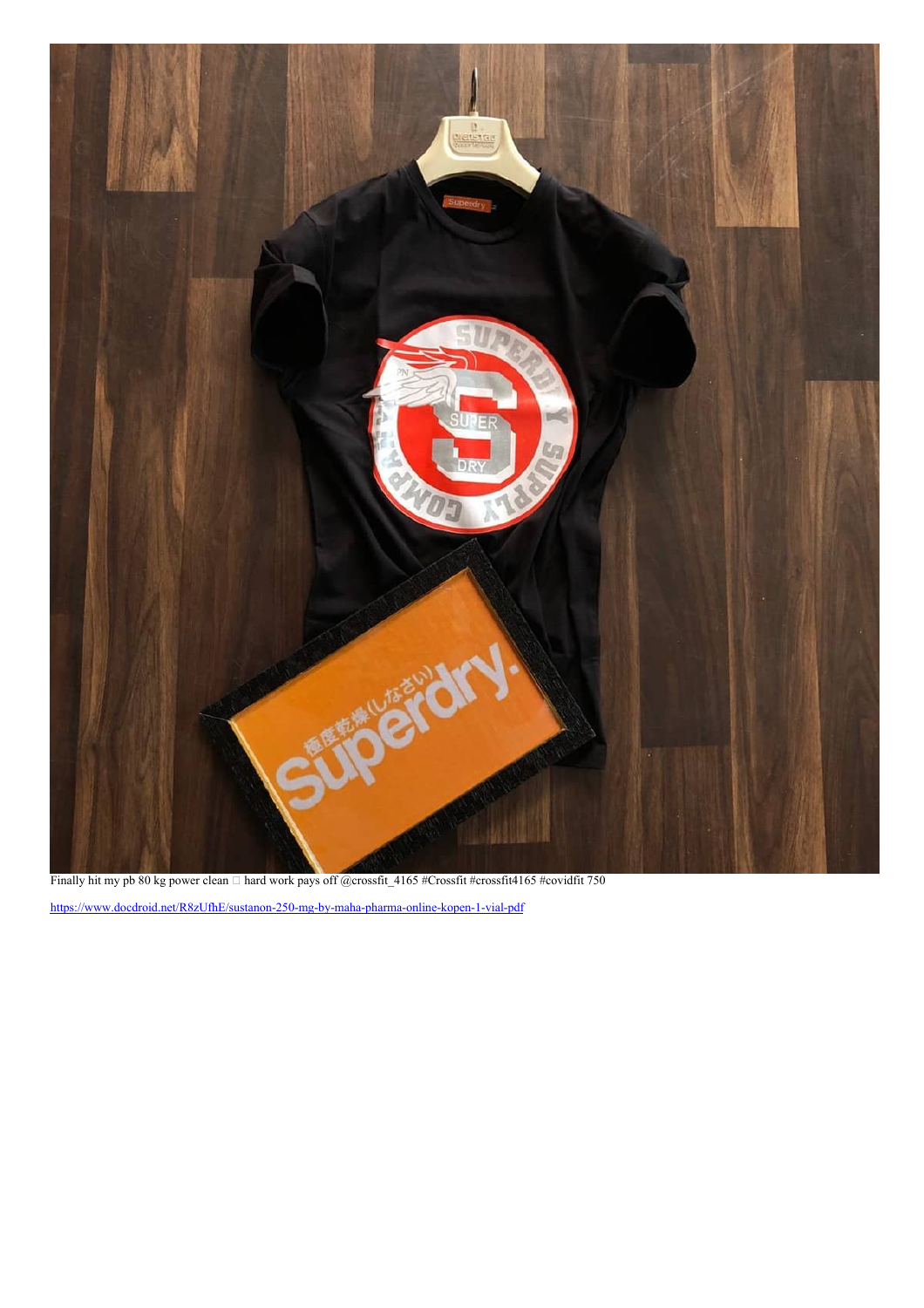

Oxandrolone 10 mg is very expensive. A 10mg tab could be priced in the range of two to five dollars each, but this depends on the brand and where you get it from. Also, when it comes to 100mg, it really does not make sense to take more than this amount because it won't work any better. Oxandrolone seems to peak at 100mg. #fitness #sejaluz #fitnessmotivation #sejafeliz #gym #sejavoce #fitnessjourney #love #fit #amor #fitnessmodel #sejaleve #fitnesslife #saude #fitnessaddict #sejambemvindos #motivation #foco #fitnessgirl #sejadah #workout #sejaamudança #fitnessfreak #seja #bodybuilding #sejasaudavel #fitfam #sejarah #gymlife #sejati 750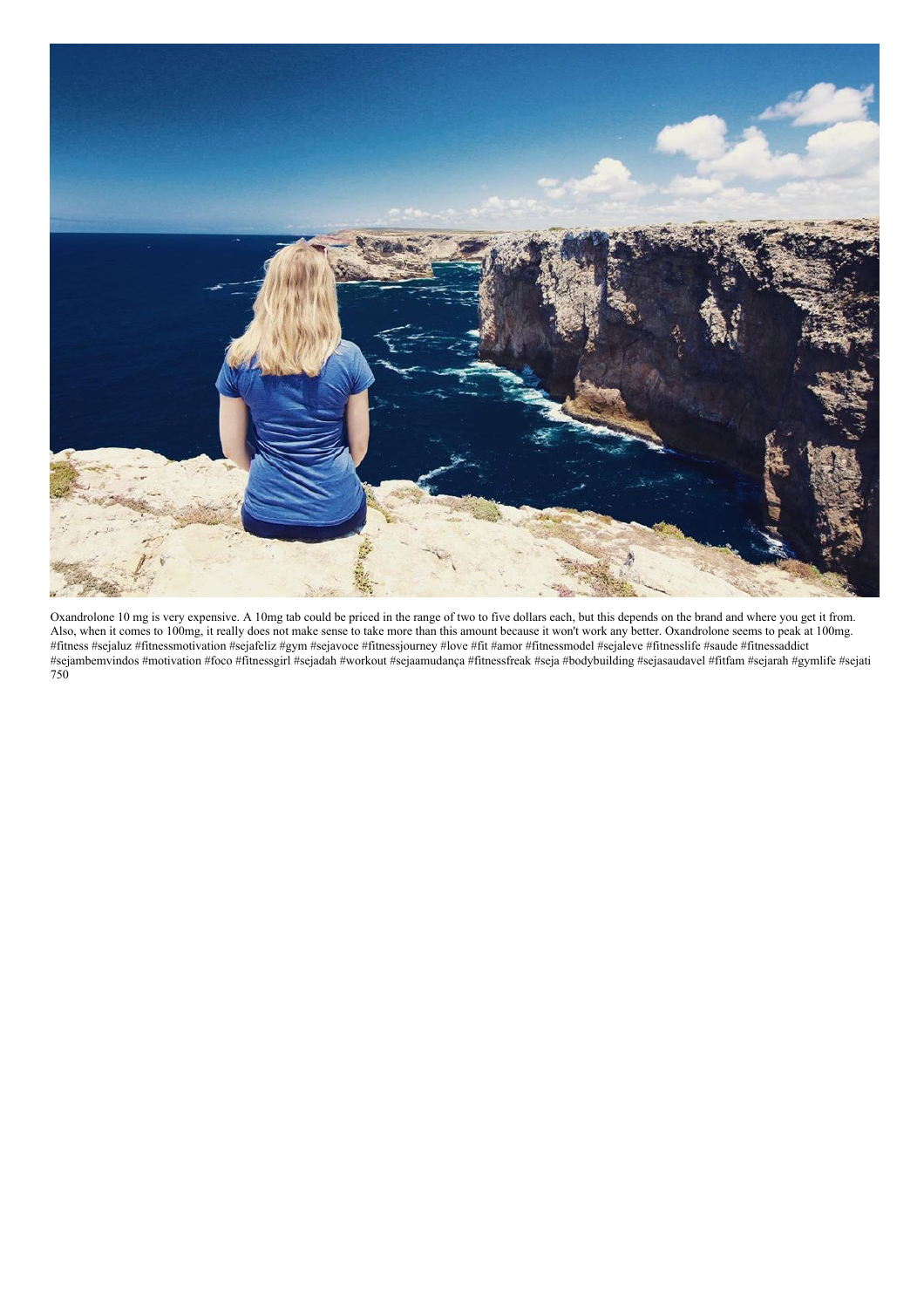

#spring #socali #outside #clouds #mothernature #nature #quarantine #quarantinelife #filipino #recovery #addiction #sobriety #sober #soberlife #gay #guys #lgbt #health #wellness #fitness #fitgeek #gaygeek #chatsworth #losangeles #california #love #life 1080

<http://stephrendalytonisabel.over-blog.com/2020/05/original-sust-250-mg-testosterone-propionate-10-amps-by-singani-pharma-low-cost.html>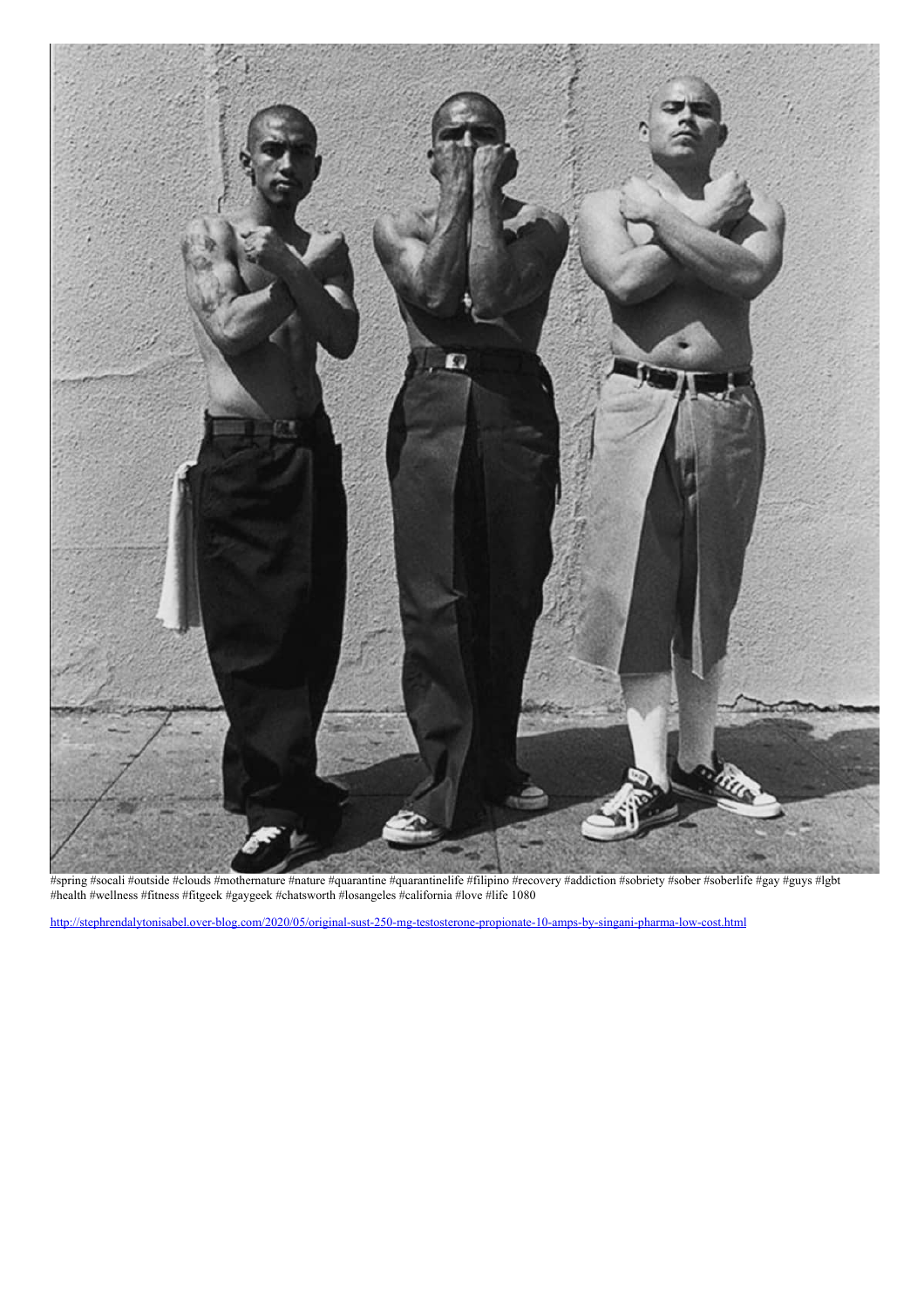

i am 21 years old , i have bulked up naturally for 4 years , now i want to go for cutting i am planning to do 20 mg anavar cycle for 4-5 weeks and never take any kind of steroids again will 20 mg cycle for 4 weeks shut down my natural test production ? how about 10 mg ? 15 ? low doses of anavar does not shut down natural test production right ?? i am 197 pounds 15% body fat , my goal is to be ...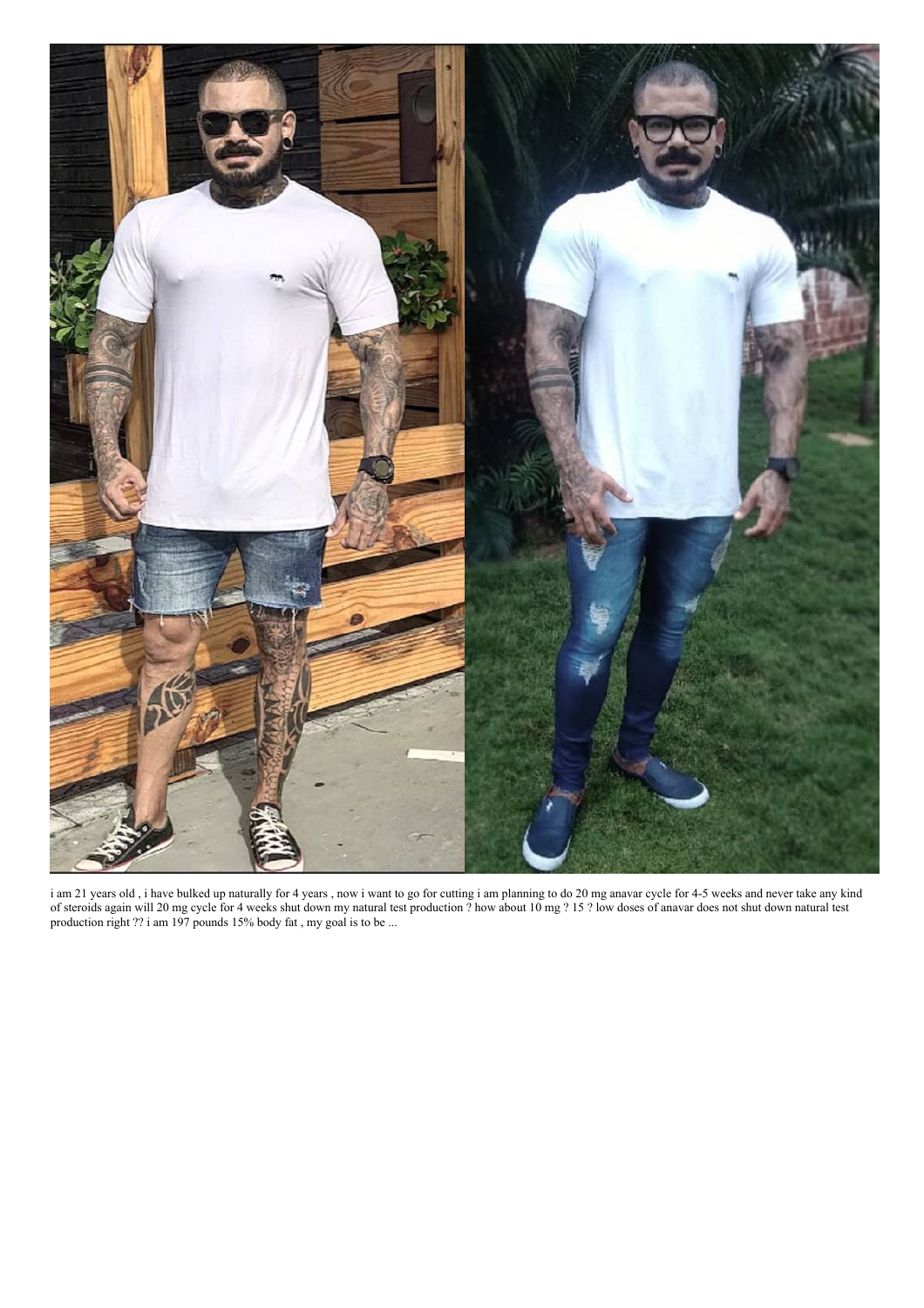

□□□□#gym #fitness #fitnessmotivation #bodybuilding #ironman #newgeneration #morningmotivation #classicphysique #mrolimpia #worldchampion #champion #shredded #abs #cardio #sports #fashion #model #health #dubai #personaltrainer #follow4followback #instafashion #followus #follow #like #likeforlikes #crossfit 1080